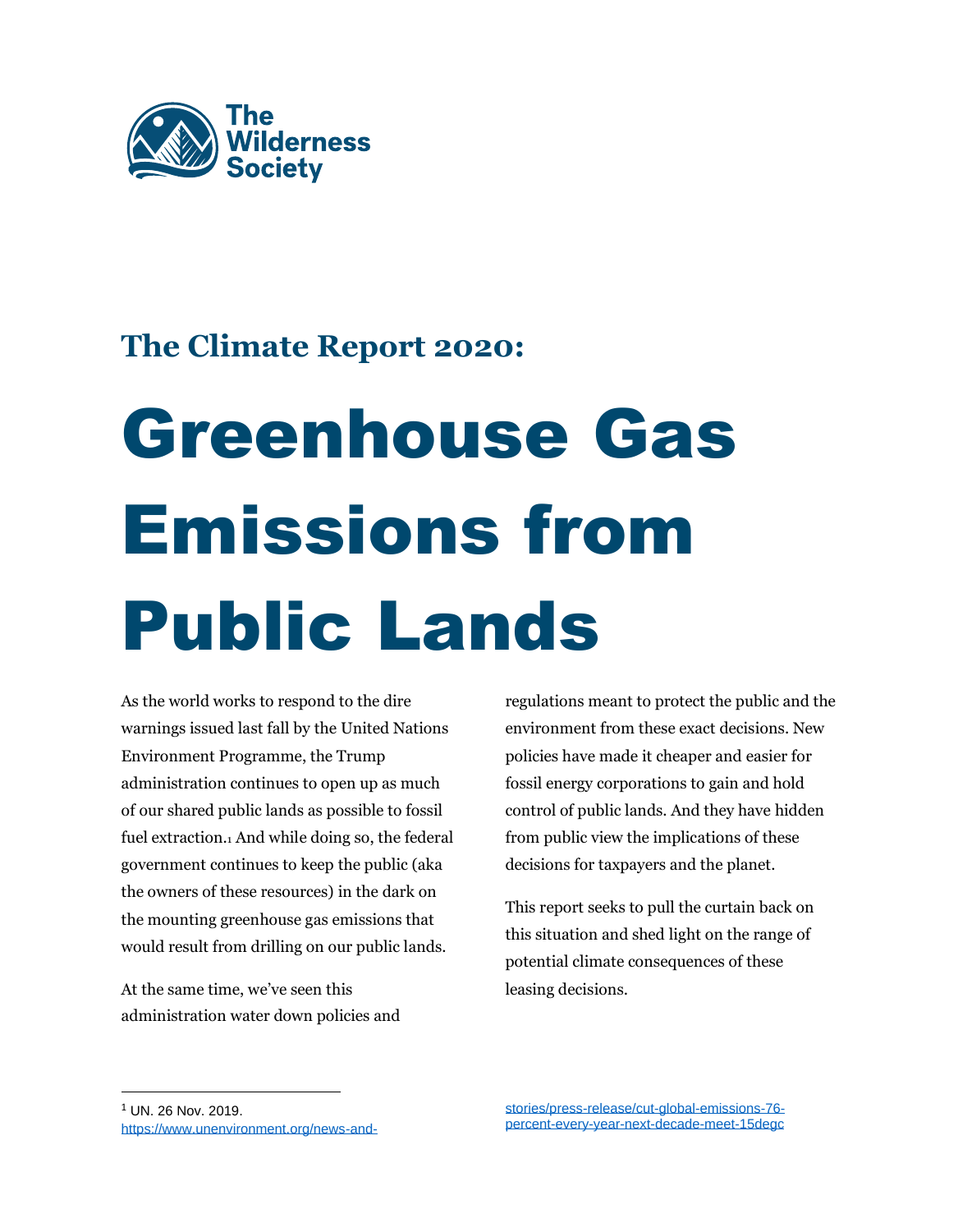#### **Key Takeaways:**

- The federal government cannot manage what it does not measure, yet the Trump administration is actively seeking to suppress disclosure of climate emissions from fossil energy leases on public lands.
- The leases issued during the Trump administration could result in lifecycle emissions from extraction and end-use ranging between 1 billion and 5.95 billion metric tons (MT) of carbon dioxide equivalent (CO2e). That equates to more than half of the annual emissions of China – by far the world's worst emitter.<sup>2</sup>
- Taking into account the potency of shorter- $\blacksquare$ lived climate emissions like methane, lifecycle emissions resulting from the

development of these leases could be as high as 6.6 billion MT CO2e.

- These leasing decisions have significant and long-term ramifications for our climate and our ability to stave off the worst impacts of global warming. Emissions from public lands are on track to drastically exceed the level in line with what leading climate science says is necessary to avoid the worst effects of warming.
- Our public lands and waters are supposed to be managed in the public interest and should play a leading role in our fight against climate change. But under this administration, management decisions are only accelerating the climate crisis and serving corporate greed.

## **Background**

The U.S. Federal Government is one of the largest energy asset managers in the world – responsible for over 2.4 billion acres of subsurface mineral rights, including resources like coal, crude oil, and natural gas. $_3$  In 2018, our public lands and waters produced 39% of total U.S. coal (282 million tons), 21% of total U.S. oil (826 million barrels) and 14% of total U.S. gas (4.3 trillion cubic feet).

The Department of the Interior (DOI) is charged with making decisions about how our public lands and waters are managed, including whether, when and where to lease lands to private companies for fossil energy development, including oil and gas. Since taking office, the Trump administration has offered more than 461 million acres of public lands and waters for oil and gas leasing from January 2017 through January 2020. This

[emissions?sectors=410](https://www.climatewatchdata.org/ghg-emissions?sectors=410)

<sup>2</sup> WRI's Climate Analysis Indicators Tool (CAIT) standardizes historic country-level GHG emissions data for 186 countries. Source: CAIT Climate Data Explorer. 2017. Country Greenhouse Gas Emissions. Washington, DC: World Resources Institute. Available online at [https://www.climatewatchdata.org/ghg-](https://www.climatewatchdata.org/ghg-emissions?sectors=410)

<sup>3</sup> TWS. "In The Dark: The hidden climate impacts of energy development on public lands." January 2018. Available at: [https://www.wilderness.org/sites/default/files/media/file/In%20the](https://www.wilderness.org/sites/default/files/media/file/In%20the%20Dark%20Report_FINAL_Feb_2018.pdf) [%20Dark%20Report\\_FINAL\\_Feb\\_2018.pdf](https://www.wilderness.org/sites/default/files/media/file/In%20the%20Dark%20Report_FINAL_Feb_2018.pdf)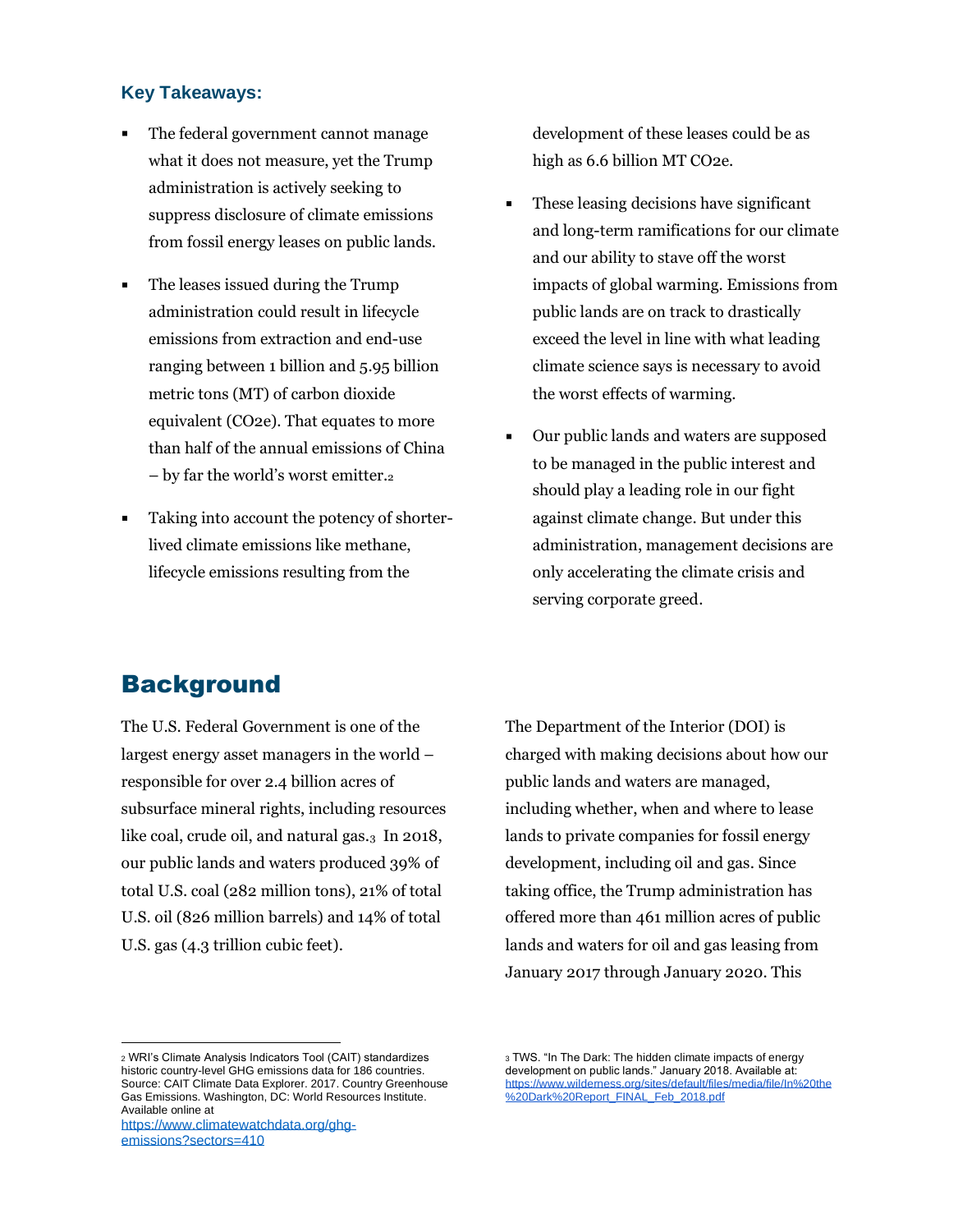includes 24,182,066 million onshore acres and 437,485,661 offshore acres.

The federal government does not regularly track climate emissions associated with fossil energy development on public lands, nor has it ever set reduction goals for these emissions.

Previous analysis from The Wilderness Society's Federal Lands Emissions Accountability Tool (FLEAT) modeling (confirmed by a 2018 report from the United States Geological Survey) found that the lifecycle emissions from the production and combustion of fossil fuels produced on public lands as a result of the federal leasing program are equivalent to over 20% of total U.S. GHG emissions.<sup>4</sup> <sup>5</sup>

The Trump administration is actively seeking to suppress disclosure of the full sweep of these emissions. Well-established scientific methods for estimating GHG emissions from lease development exist and have been applied by several BLM field offices to analyze the magnitude and severity of potential production and the resulting range of effects on climate change and the environment. But this practice is not in standard use at the agency. Rather, this administration is trying to subvert this type of analysis. In January 2020, Trump's Council on Environmental Quality (CEQ)

proposed a massive rollback of the National Environmental Policy Act (NEPA) giving federal agencies a permission slip to ignore how their own actions might contribute to climate change, dramatically reducing public input in the process.<sup>6</sup> The changes would essentially allow federal agencies to avoid fully estimating emissions for these leases, enable agencies to skirt accounting for the cumulative effects of emissions across permitted projects, and fail to encourage agencies to identify lower-emitting alternatives.

Recent court decisions have determined that federal agencies are legally required to include climate impacts of a proposed action such as a lease sale. Judges across the country have ruled that the federal government bypassed NEPA when approving projects on public lands without fully disclosing the impact on greenhouse gas emissions and climate.<sup>7</sup> However, agency attempts to comply with these directives have fallen well short of applying leading practices to this analysis, and agencies are not currently directed to make a decision in line with climate protection regardless of the results.

<sup>4</sup> TWS. "Federal Lands Emissions Accountability Tool." Available at[: https://www.wilderness.org/articles/article/federal-lands](https://www.wilderness.org/articles/article/federal-lands-emissions-accountability-tool)[emissions-accountability-tool](https://www.wilderness.org/articles/article/federal-lands-emissions-accountability-tool)

<sup>5</sup> Merrill, M.D., Sleeter, B.M., Freeman, P.A., Liu, J., Warwick, P.D., and Reed, B.C., 2018, Federal lands greenhouse emissions and sequestration in the United States—Estimates for 2005–14: U.S. Geological Survey Scientific Investigations Report 2018–5131, 31 p., Available at:

<https://pubs.er.usgs.gov/publication/sir20185131> <sup>6</sup> CEQ. 2020. "Press release: CEQ issues proposed rule to modernize its NEPA regulations." January 2020. Available at: [https://www.whitehouse.gov/wp-](https://www.whitehouse.gov/wp-content/uploads/2020/01/20200120-Final-NPRM-Press-Release.pdf)

[content/uploads/2020/01/20200120-Final-NPRM-Press-](https://www.whitehouse.gov/wp-content/uploads/2020/01/20200120-Final-NPRM-Press-Release.pdf)[Release.pdf](https://www.whitehouse.gov/wp-content/uploads/2020/01/20200120-Final-NPRM-Press-Release.pdf)

<sup>7</sup> Cases that have required federal agencies permitting fossil fuel extraction on public lands to consider the climate and GHG implications of the decision in their NEPA analyses include: High Country Conservation Advocates v. U.S. Forest Service, 52 F. Supp. 3d 1174 (D. Colo. 2014); Montana Envtl. Info. Ctr. v. U.S. Office of Surface Mining, 274 F. Supp. 3d 1074 (D. Mont. 2017); Wild Earth Guardians v. BLM, 870 F.3d 1222 (10th Cir. 2017); Western Org. Res. Councils v. BLM, 2018 U.S. Dist. LEXIS 48500 (D. Mont. Mar. 23, 2018); Wild Earth Guardians v. Zinke, 368 F. Supp. 3d 41 (D. D.C. 2019); and Citizens for Clean Energy and The Northern Cheyenne Tribe v. U.S. Dep't of the Interior, 2019 U.S. Dist. LEXIS 67259 (D. Mont., Apr. 19, 2019).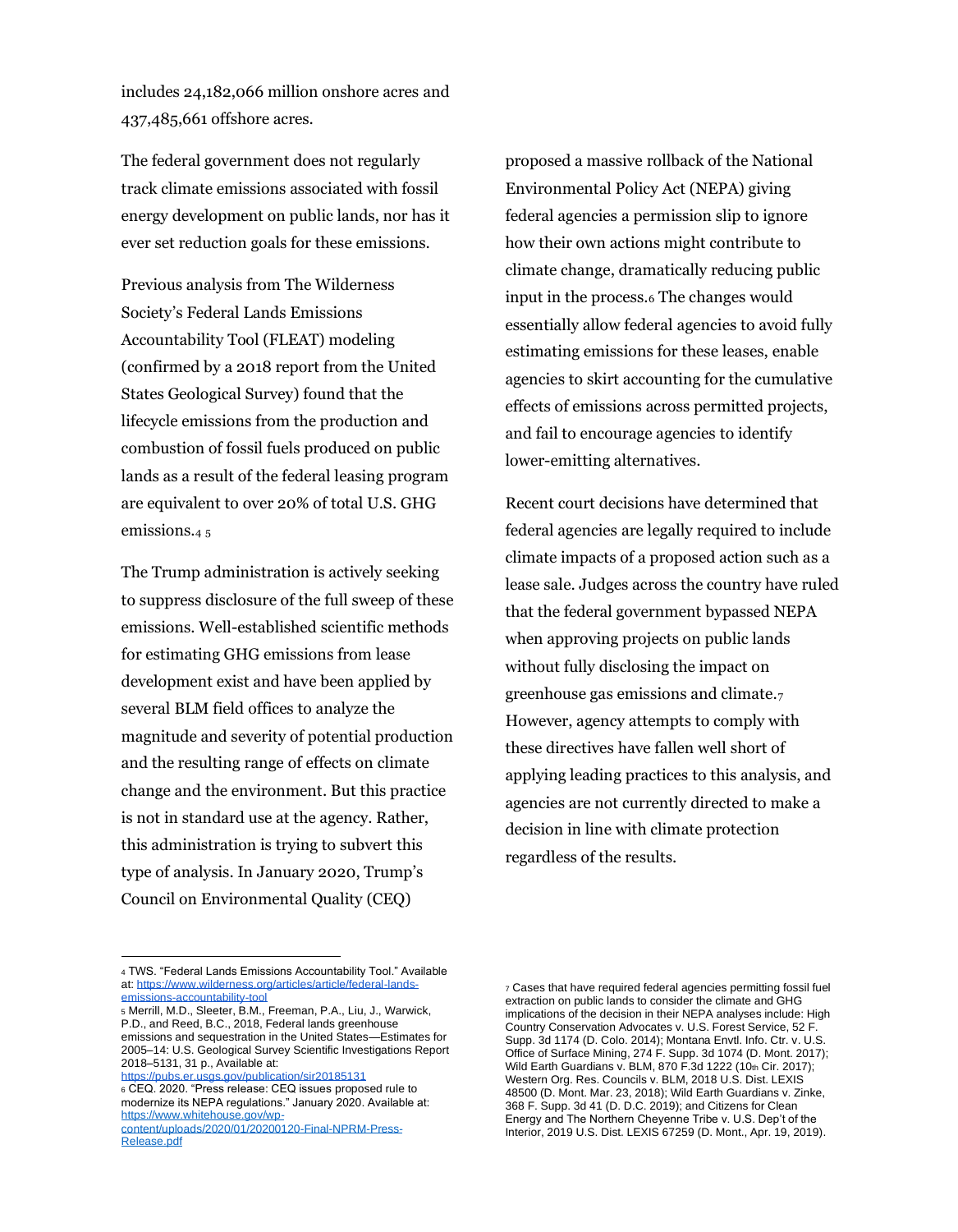## Analysis of Emissions from Trump Leases

In the absence of comprehensive emissions assessments of these actions by the Department of the Interior, The Wilderness Society conducted its own analysis in order to understand the range of potential climate consequences of these leasing decisions.

#### **Methods**

Our analysis evaluates the GHG emissions from lease parcels sold between January 2017 and January 2020. To determine emissions, we combined location-specific lease sale data with formation-specific assumptions used by the Energy Information Administration (EIA) to estimate potential production from the leased parcels, and then applied standard emission factors employed by the Environmental Protection Agency (EPA) to estimate GHG

emissions resulting from these lease sales.<sup>8</sup> We generated three development scenarios using assumptions underpinning the EIA's *Annual Energy Outlook 2019*. We employ a number of conservative assumptions in this analysis. Potential production and resulting emissions from these lease sales could very well be even higher than these estimates. Please see the technical appendix for a full description of the methods used in this analysis.

#### **Findings**

Since January 2017, the Trump administration has sold 4,928 parcels (or more than 9.9 million acres) of public lands to oil and gas companies for development, including more than 5 million acres onshore and more than 4.9 million offshore acres.

<sup>8</sup> Using location-specific parameters is key to increasing the robustness of projected production estimates, and, thus, betterinformed life cycle emissions analysis. Using information from a

representative gas or oil well in these regions further simplifies the process for the federal government to estimate emissions potential from lease sales.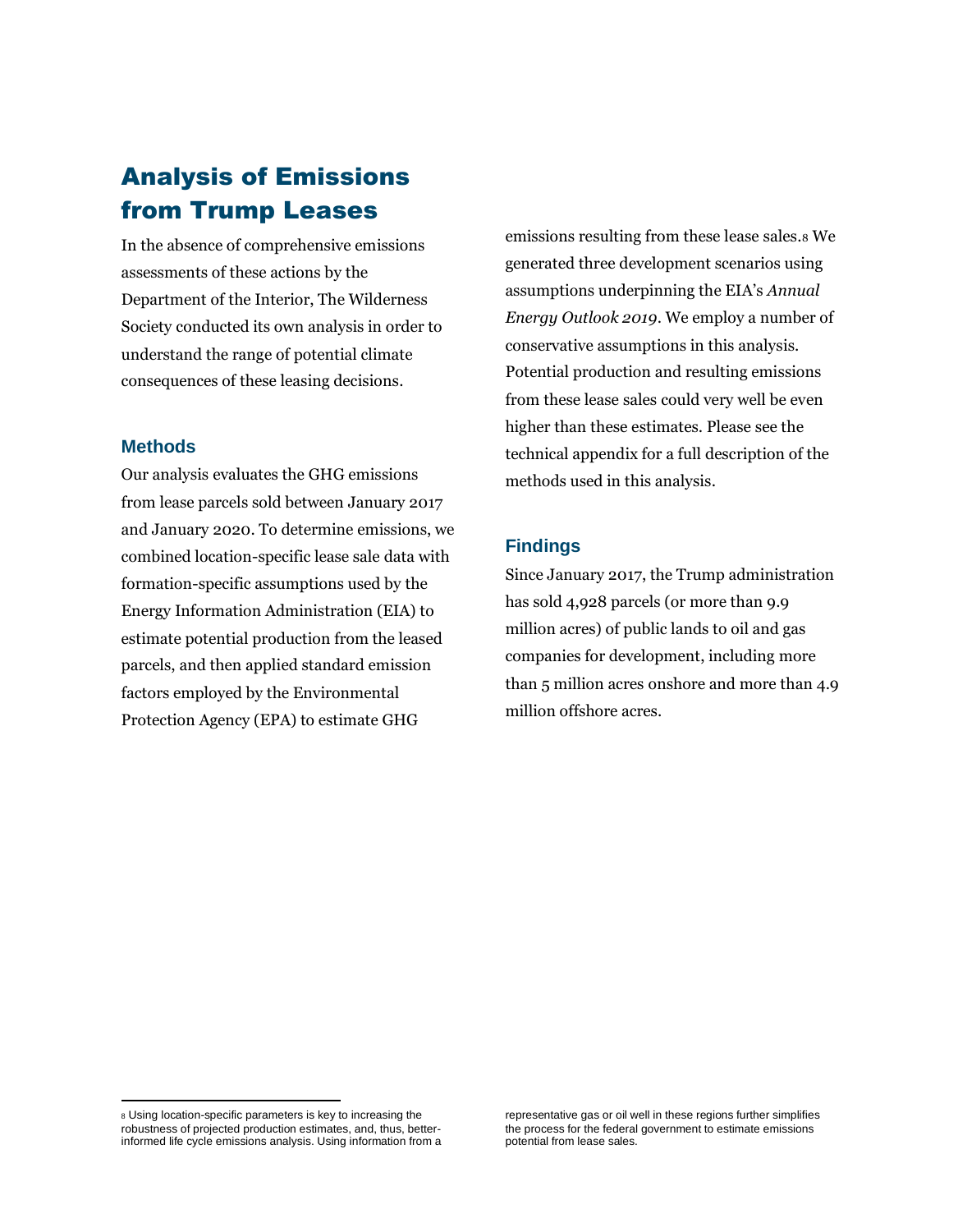|                       | 2017               |                              | 2018           |            | 2019         |            |
|-----------------------|--------------------|------------------------------|----------------|------------|--------------|------------|
|                       | # of parcels       | # of acres                   | # of parcels   | # of acres | # of parcels | # of acres |
| Wyoming               | 472                | 390,635                      | 624            | 646,865    | 1,000        | 1,195,502  |
| Utah                  | 64                 | 69,519                       | 219            | 336,643    | 176          | 224,779    |
| Colorado              | 113                | 102,192                      | 103            | 67,981     | 71           | 51,382     |
| New Mexico (TX/OK/KS) | 89                 | 22,510                       | 273            | 141,722    | 126          | 63,985     |
| Alaska                | $\overline{7}$     | 79,998                       | 16             | 174,044    | 92           | 1,051,216  |
| Montana/Dakotas       | 119                | 45,218                       | 81             | 48,758     | 159          | 90,641     |
| Nevada                | 43                 | 78,427                       | 35             | 61,944     | 46           | 67,759     |
| <b>Eastern States</b> | 35                 | 2,684                        | 59             | 6,786      | 23           | 7,012      |
| Arizona               |                    | $\qquad \qquad \blacksquare$ | $\overline{2}$ | 3,040      |              |            |
| <b>Sum Onshore</b>    | 942                | 791,183                      | 1,412          | 1,487,783  | 1,693        | 2,752,276  |
| <b>Gulf of Mexico</b> | 229                | 1,288,432                    | 280            | 1,548,933  | 358          | 1,983,227  |
| Alaska (Cook Inlet)   | 14                 | 76,615                       |                |            |              |            |
| <b>Sum Offshore</b>   | 243                | 1,365,047                    | 280            | 1,548,933  | 358          | 1,983,227  |
| <b>National Total</b> | $\overline{1,185}$ | 2,156,230                    | 1,692          | 3,036,716  | 2,051        | 4,735,503  |

**Figure 1a. Federal oil and gas leases sold at auction by year between January 2017 and January 2020**

|                       | # of parcels | # of acres |  |
|-----------------------|--------------|------------|--|
| Wyoming               | 2,096        | 2,233,002  |  |
| Utah                  | 459          | 630,941    |  |
| Colorado              | 287          | 221,555    |  |
| New Mexico (TX/OK/KS) | 488          | 228,217    |  |
| Alaska                | 115          | 1,305,258  |  |
| Montana/Dakotas       | 359          | 184,617    |  |
| Nevada                | 124          | 208,130    |  |
| <b>Eastern States</b> | 117          | 16,482     |  |
| Arizona               | 2            | 3,040      |  |
| <b>Sum Onshore</b>    | 4,047        | 5,031,242  |  |
| <b>Gulf of Mexico</b> | 867          | 4,820,592  |  |
| Alaska (Cook Inlet)   | 14           | 76,615     |  |
| <b>Sum Offshore</b>   | 881          | 4,897,207  |  |
| <b>National Total</b> | 4,928        | 9,928,449  |  |

**Figure 1b. Federal oil and gas leases sold at auction between January 2017 and January 2020**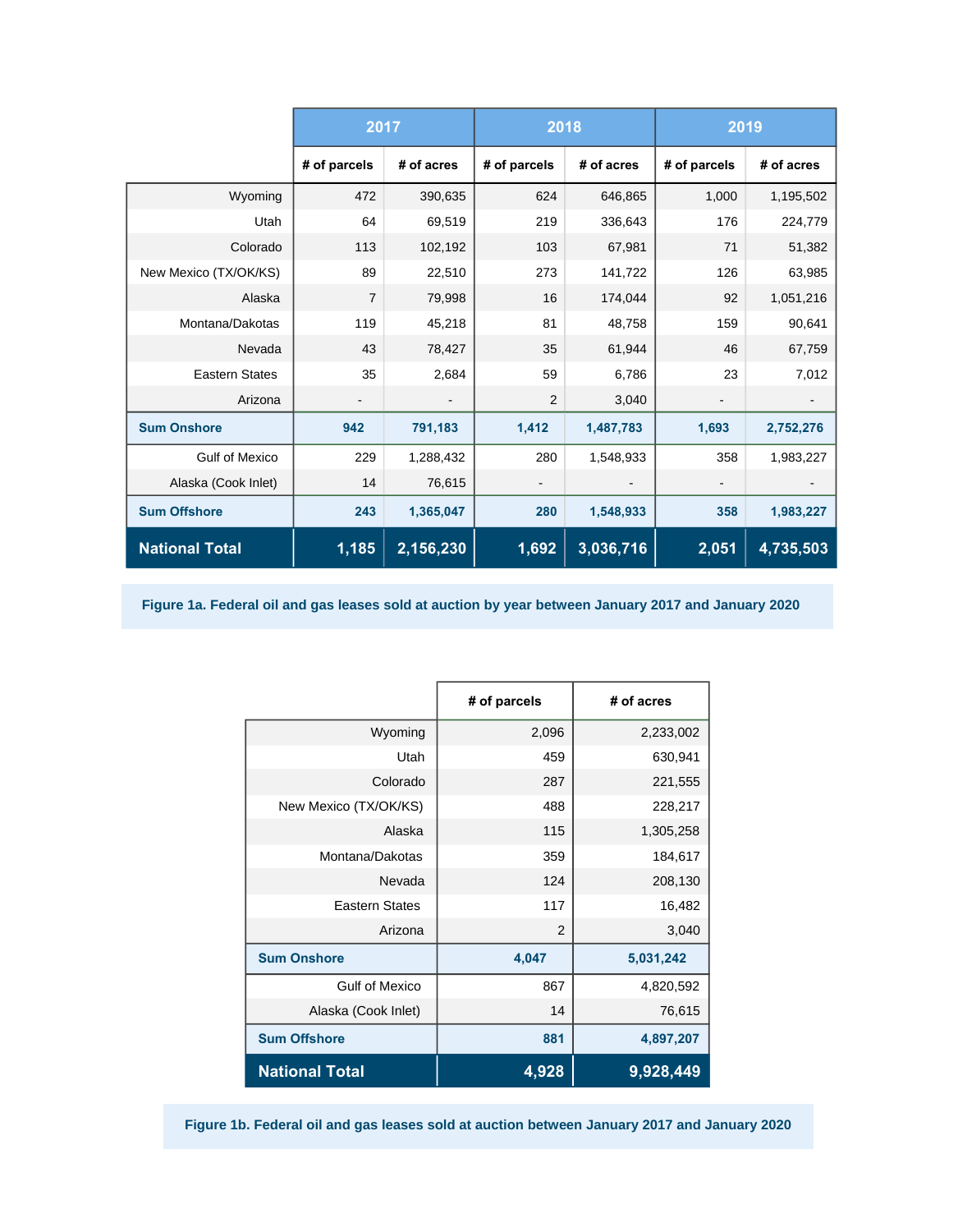The Wilderness Society researchers found that more than 88% of the lower-48 onshore acres leased under the Trump administration to date are located over six major basins (Greater Green River Basin, Powder River Basin, UintaPiceance, Paradox Basin, Big Horn Basin and Permian Basin). These basins are responsible for a large portion of the oil and gas production in the western US that occurs on public lands.



**Figure 2. Federal oil and gas leases sold at auction between January 2017 and January 2020, overlaying major oil and gas formations.**

The potential climate impact of leasing decisions is significant. Looking at three production scenarios under varying future market conditions, The Wilderness Society researchers found that development of these leases could result in lifecycle emissions between 1 billion and 5.95 billion MT CO2e (see Figure 3).<sup>9</sup> Of these potential emissions, onshore leasing during this period accounts for roughly 62% of total estimated emissions (3.68 billion MT CO2e) while offshore leasing accounts for 38% (2.27 billion MT CO2e). (See

Figure 4 for further breakdown by states and offshore regions.)

To put that in context, high rates of development of these leases could result in lifecycle emissions that equate to more than half of the annual emissions of China – by far the world's worst emitter.<sup>10</sup> Even under a conservative "low-development scenario," potential emissions of these leases sold so far under the Trump administration are equivalent to the total annual emissions of Brazil (roughly 1 billion MT CO2e).

<sup>9</sup> Taking into account the potency of shorter-lived climate pollutants like methane, lifecycle emissions resulting from the development of these leases could be as high as 6.6 billion MT CO2e.

<sup>10</sup> WRI's Climate Analysis Indicators Tool (CAIT) standardizes historic country-level GHG emissions data for 186 countries.

Source: CAIT Climate Data Explorer. 2017. Country Greenhouse Gas Emissions. Washington, DC: World Resources Institute. Available online at

[https://www.climatewatchdata.org/ghg](https://www.climatewatchdata.org/ghg-emissions?sectors=410)[emissions?sectors=410](https://www.climatewatchdata.org/ghg-emissions?sectors=410)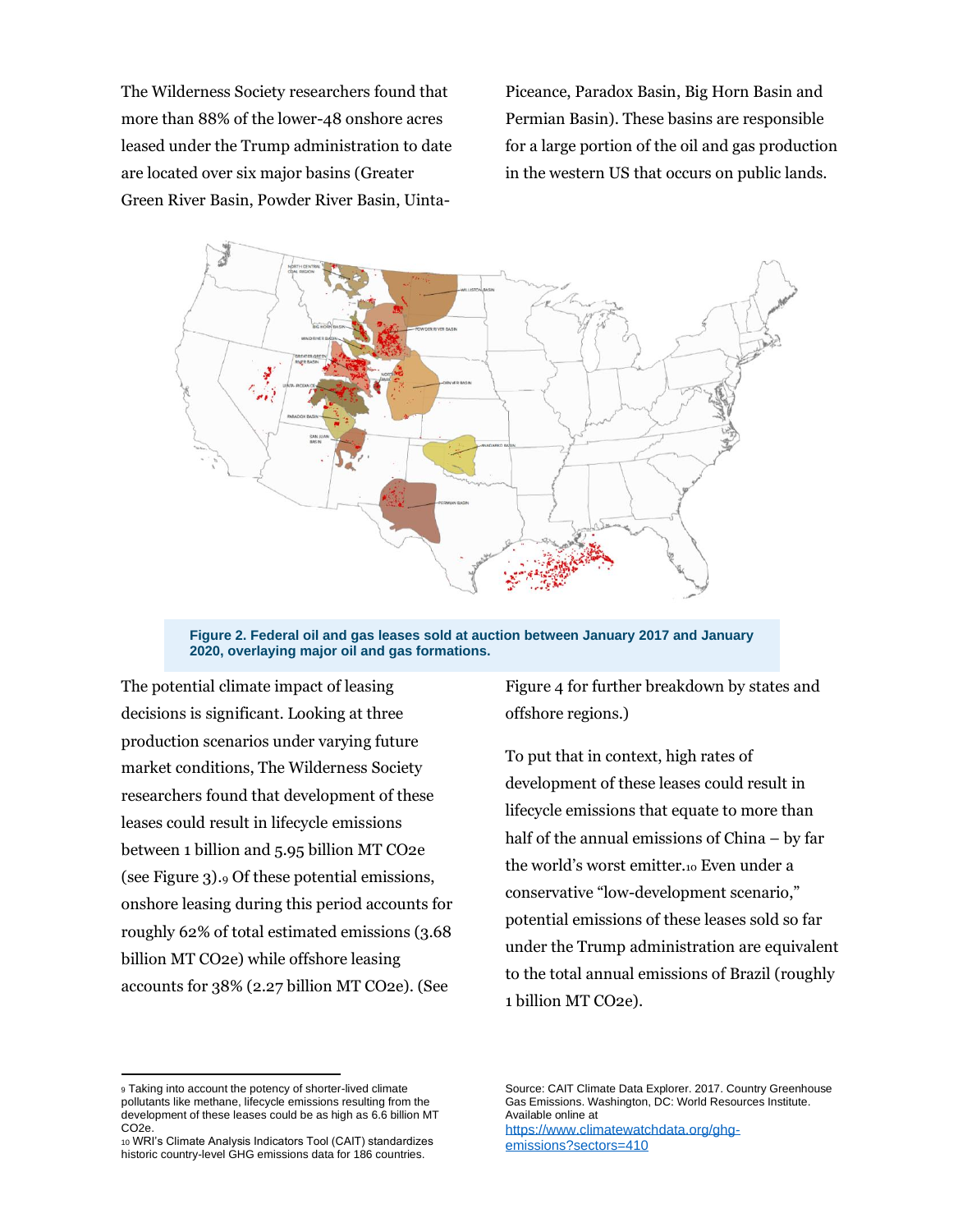|          | Low   | <b>Reference</b> | High  |
|----------|-------|------------------|-------|
| Onshore  | 274   | 2,459            | 3,684 |
| Offshore | 732   | 1,367            | 2,271 |
| Total    | 1,006 | 3,826            | 5,955 |

**Figure 3. Estimated lifecycle greenhouse gas emissions resulting from federal oil and gas leases sold at auction under the Trump administration in varying development scenarios (Million Metric Tons of CO2e)**

|                       | <b>Total Jan. 2017 -</b><br><b>Jan. 2020</b> | 2017          | 2018          | 2019          |
|-----------------------|----------------------------------------------|---------------|---------------|---------------|
| Wyoming               | 1,528,618,863                                | 267,412,223   | 442,816,460   | 818,390,179   |
| Utah                  | 1,329,011,201                                | 146,434,500   | 709,103,257   | 473,473,445   |
| Colorado              | 224,027,720                                  | 103,332,539   | 68,739,719    | 51,955,462    |
| New Mexico (TX/OK/KS) | 147,043,488                                  | 14,503,518    | 91,313,530    | 41,226,440    |
| Alaska                | 357,654,157                                  | 21,920,277    | 47,689,851    | 288,044,029   |
| Montana/Dakotas       | 73,874,013                                   | 18,093,865    | 19,510,387    | 36,269,761    |
| Nevada                | 13,272,450                                   | 5,001,290     | 3,950,169     | 4,320,991     |
| <b>Eastern States</b> | 10,597,328                                   | 1,725,715     | 4,363,152     | 4,508,462     |
| Arizona               | 28,735                                       |               | 28,735        |               |
| <b>Sum Onshore</b>    | 3,684,127,956                                | 578,423,927   | 1,387,515,260 | 1,718,188,768 |
| <b>Gulf of Mexico</b> | 2,111,928,889                                | 564,469,418   | 678,596,394   | 868,863,076   |
| Alaska                | 158,748,000                                  | 158,748,000   |               |               |
| <b>Sum Offshore</b>   | 2,270,676,889                                | 723,217,418   | 678,596,394   | 868,863,076   |
| <b>National Total</b> | 5,954,804,844                                | 1,301,641,346 | 2,066,111,654 | 2,587,051,845 |

**Figure 4. Lifecycle emissions of federal oil and gas leases sold at auction under Trump in a high development scenario (Metric Tons of CO2e)**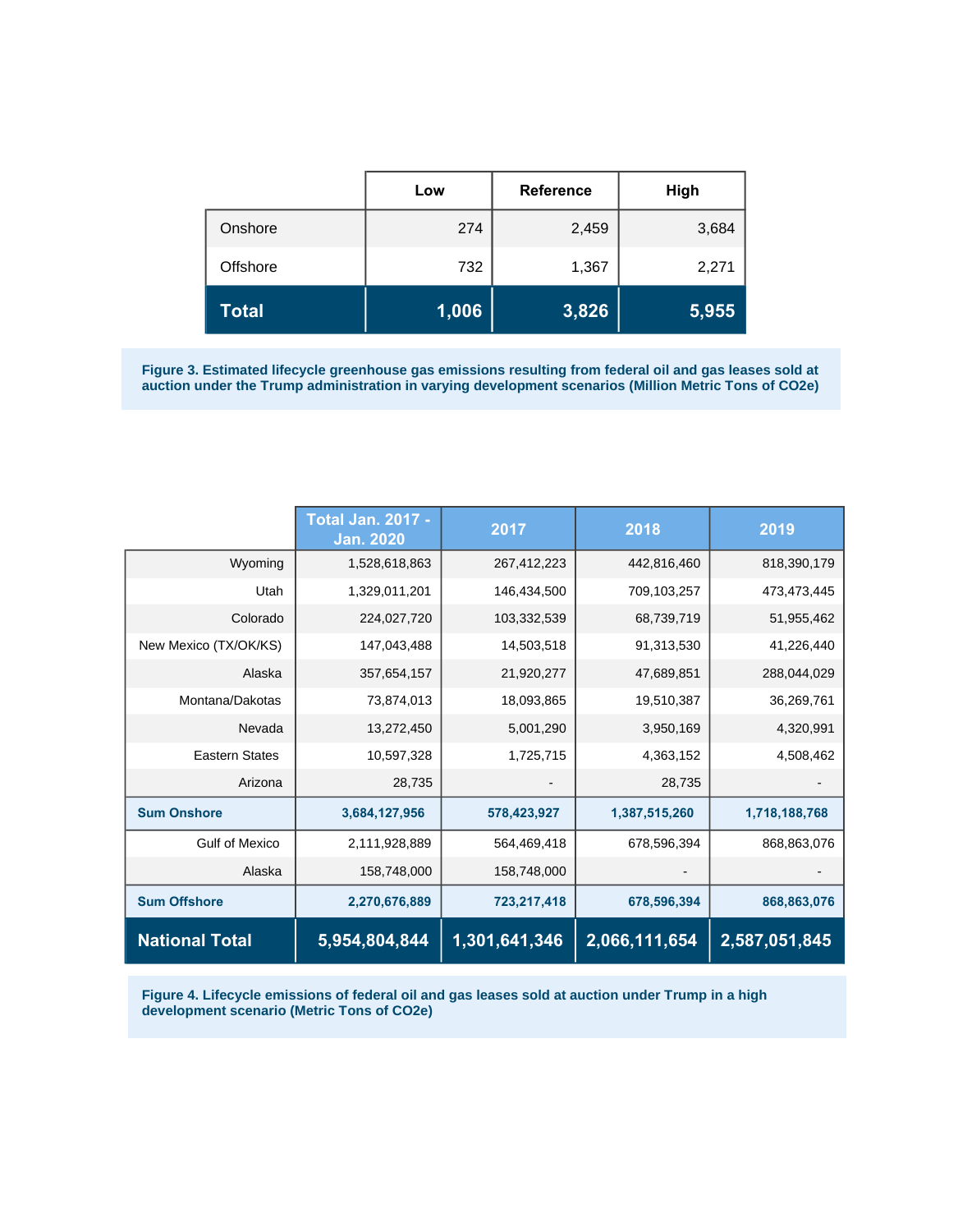### **Discussion**

The federal government has broad discretion over how our public lands and waters are put to use, but it cannot manage what it does not measure. Continuing to lease public lands and waters for oil and gas development without considering the climate impacts will make certain that we miss our emission reduction targets.

In its "Special Report" released in October 2018, the Intergovernmental Panel on Climate Change (IPCC) recommended reducing global emissions by at least 45% from a 2010 baseline by 2030 for a chance at limiting warming below 1.5 degrees Celsius above pre-industrial

levels--the line in the sand to avoid catastrophic climate change.<sup>11</sup>

Applied to federal lands, our projections show that, at the current pace of leasing, emissions from the production and combustion of fossil fuels (oil, gas, and coal) sourced from public lands are projected to fall well short of this 2030 target. Currently emissions from the production and combustion of fossil fuels produced on public lands are projected to decline by only 19% by 2030, far short of the 45% minimum decrease needed for US public lands to be on pace with what scientific consensus says is needed to avoid a 1.5°C rise (see Figure 5).



#### **Figure 5. Public lands emissions must be reduced**

11 IPCC, 2018. "Special Report on Global Warming of 1.5 °C." (Intergovernmental Panel on Climate Change, 2018). Available at <https://www.ipcc.ch/sr15/>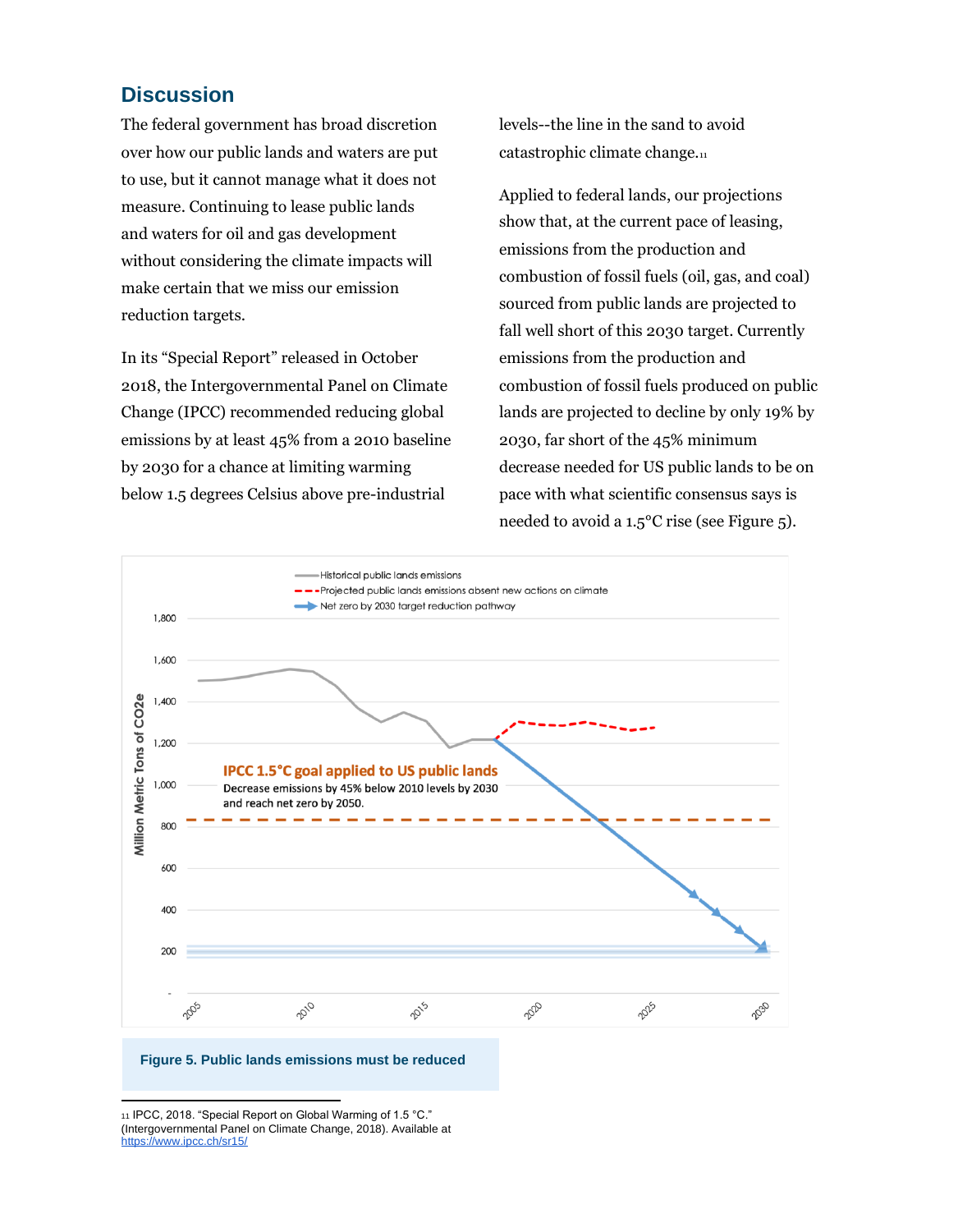What's worse, this administration is removing key policies necessary to understand the scope of this problem and make climate-smart decisions. This administration is working to obscure climate impacts from the public requiring agencies to ignore well-established methods that have been employed by a number of federal agencies for over a decade. Instead, the administration is blindly accelerating the rate of leasing fossil energy resources without regard to the climate impacts, racking up a significant carbon debt that will limit the decision space to reduce emissions for future administrations and make solutions more expensive.

The full sweep of this administration's actions reaches beyond just land management decisions. Directing the federal government lease at this pace with utter disregard for climate emissions limits sends chilling signals to the market and the public about the urgency of action to reduce carbon emissions.

#### **Climate Plan for Public Lands**

We need a comprehensive climate plan for public lands to ensure these lands are a leading part of the climate solution. A key part of that plan is taking aggressive action to meaningfully reduce emissions from fossil energy development. We must start equitably managing a steep decline in emissions from fossil fuel energy—and the public lands should be leading the way, ahead of the pace demanded by current climate science by setting a goal of net zero emissions by 2030.

The Department of the Interior has a number of tools at its disposal.<sup>12</sup> These include drastically reducing needless methane pollution by reinstating a federal methane and natural gas waste regulation informed by science-based recommendations; eliminating production subsidies and loopholes for fossil energy; requiring developers to mitigate climate impacts; and rapidly phasing down leasing and production. Additionally, the federal government should protect major carbon storing landscapes and invest in programs, incentives, and partnerships that promote responsible renewable energy development and public land restoration to create new sustainable economic opportunities.

The management of these lands and mineral resources is entirely in the hands of our elected leaders and agency officials. As the largest single land holder and energy asset manager in the nation, the federal government must ensure our public lands and waters are managed for climate progress.

<sup>12</sup> Nathan Ratledge, Steven J. Davis and Laura Zachary. "Public lands fly under the climate radar." Nature Climate Change. vol.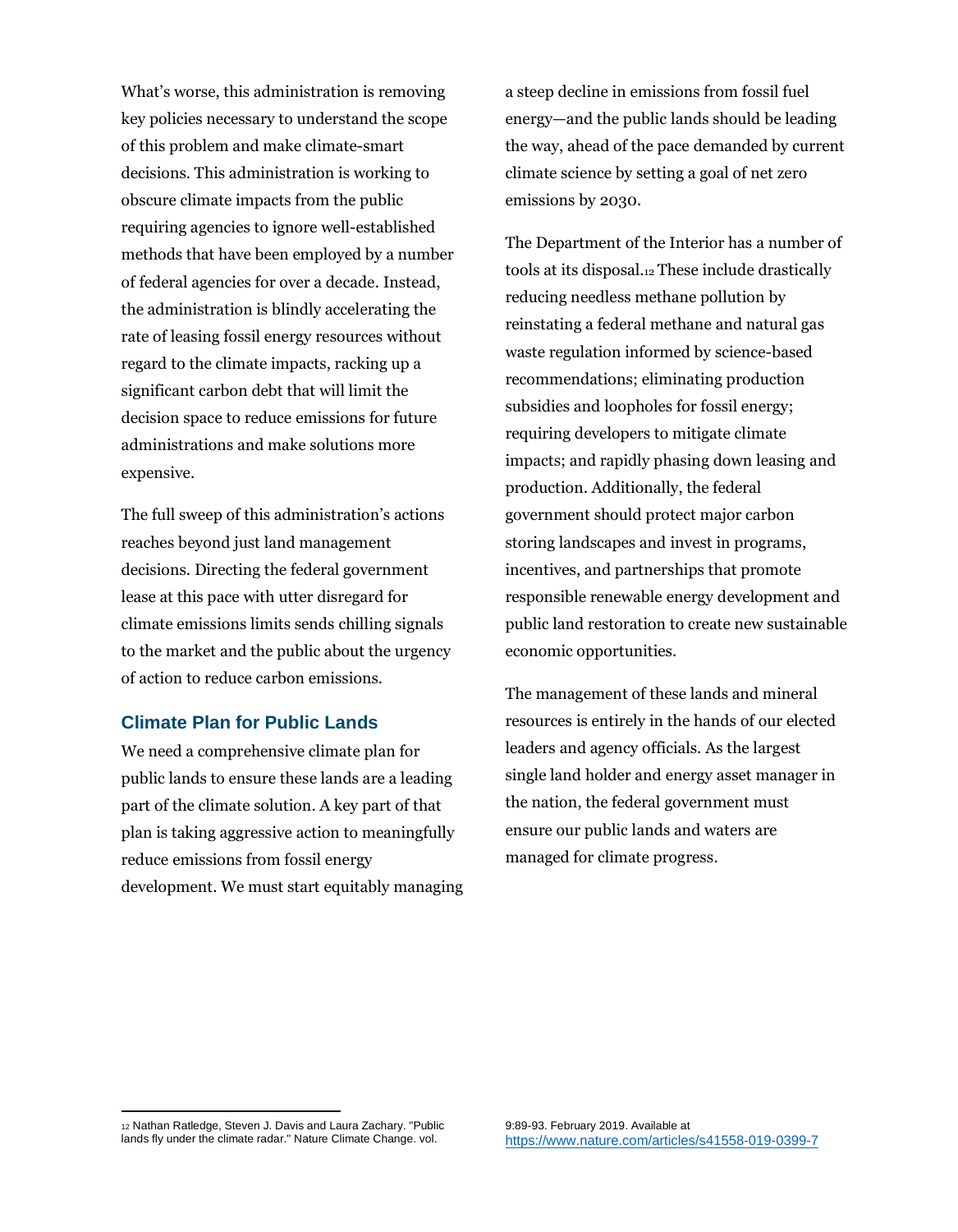## Technical Appendix

The Department of the Interior provides federal onshore historic lease sales data in a geographic information system (GIS)-ready format through BLM's Navigator website along with detailed records of the lease locations using the Public Land Survey System.

To estimate per-well direct emissions at the well site and to calculate future potential development, the authors matched geolocations of the lease parcels sold from January 2017 through January 2020 with major oil and gas formations (as shown in Figure 2).

To estimate the number of wells and associated oil and gas production volumes that could reasonably occur on these lease parcels for the reference scenario, the researchers use formation-specific factors from the EIA's National Energy Modeling System (NEMS) Oil and Gas Supply Module (OGSM). The main OGSM inputs include anticipated well densities, estimated ultimate recoveries (EUR) per well, and type curve analyses of existing wells in a region. The OGSM includes the latest sub-play specific factors to calculate basin specific EUR per well. These factors include the production profile of individual wells over time (initial production rates and the production decline curves for representative wells), the cost of drilling and operating those wells, and the revenues generated by those wells.

The authors use standard EPA-based calculation methods and emission factors to account for the reasonably foreseeable downstream emissions that would result from the processing, refining, and ultimate combustion of oil and gas. Anticipated production estimates are characterized by uncertainty due to a number of unknown future market conditions but are useful to understand the potential GHG emissions that could occur under a given range of possible prices of oil and technological progress that enable varying levels of development. The decision to drill in an area is highly dependent on the price of oil and the rate of technological improvements can have significant impact on the costs of development. Uncertainty is especially high in new geological emerging plays where relatively few wells have been previously drilled. To assess a range of development scenarios given future market uncertainties, the researchers also model high and low price/technology scenarios.

The onshore reference "middle" scenario uses average regional well spacing and EUR per well from EIA's Assumptions to the Annual Energy Outlook (AEO) 2019: Oil and Gas Supply Module.

For the onshore low scenario, the authors use a very conservative assumption that only one well will be drilled per parcel. On BLM managed lands, a lease is terminated if a lessee fails to produce oil and gas within 10 years. As such, assuming that any individual lease parcel will contain a minimum of one well is a fairly conservative assumption.